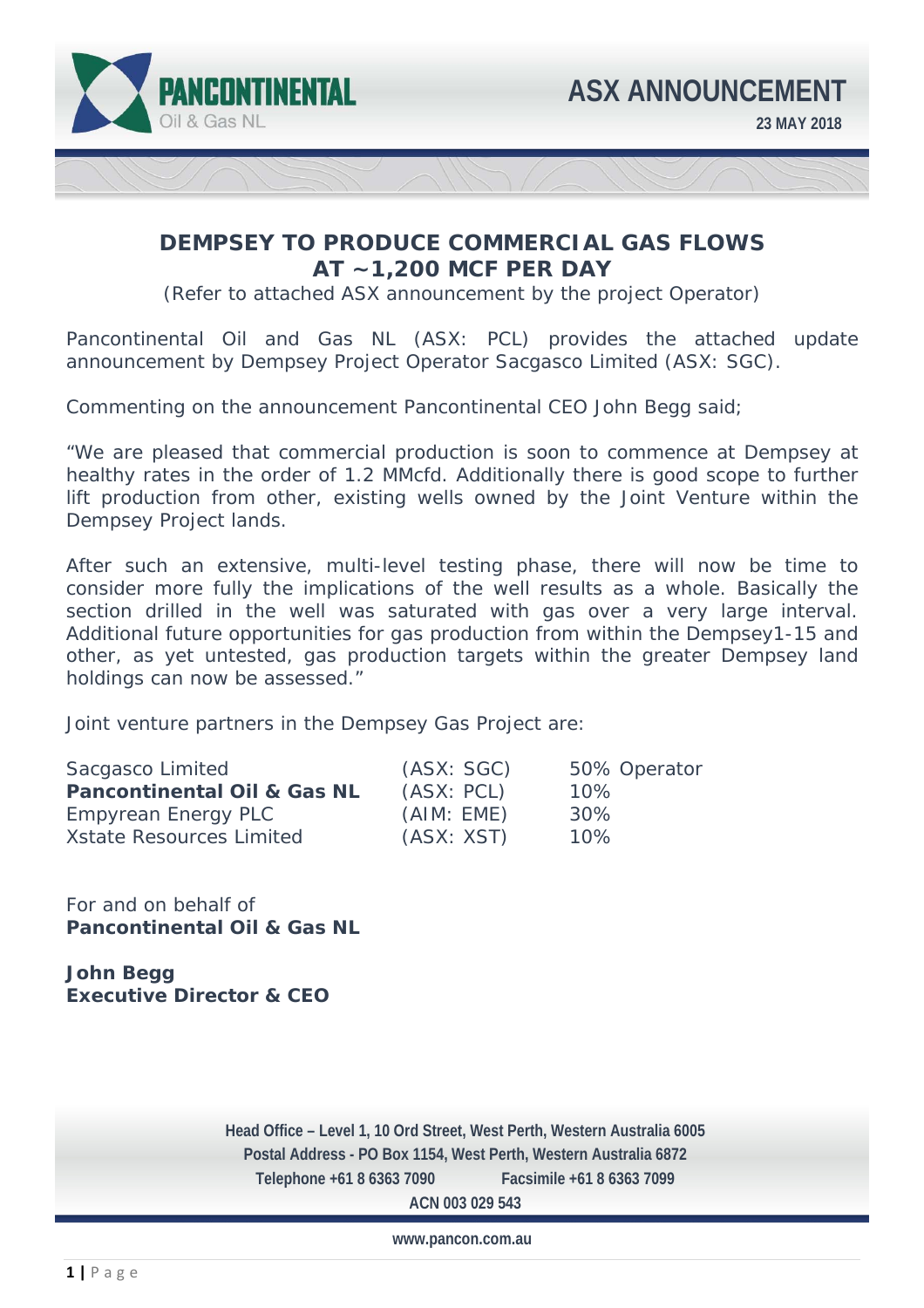

**ASX Announcement 23 May 2018**

# **Dempsey to produce commercial gas flows at ~1,200 mcf per day**

- **Represents combined gas flow rate from Field Level Intervals and from Zones 2, 3 and 4**
- **Dempsey will generate cash flow from this production very shortly - more than doubles existing production from Sacramento Basin gas fields**
- **Multiple options being pursued to further develop Dempsey well and field reservoirs now commercial production has been established**
- **Sacgasco moving to 2 other gas fields to connect production from 7 currently idle wells**
- **Alvares works being scheduled for next quarter**

**Sacgasco Limited (ASX: SGC)** is pleased to advise that the Dempsey 1-15 will very shortly produce into the sales gas pipeline at an anticipated rate of 1,200 mcf per day from Field Level Kione Sandstone and the combined Zones 2, 3 and 4. Consequently Dempsey will very shortly be generating cash flow for SGC and its projects partners.

Zone 4 was perforated and tested with gas flow comingled with production from Zones 2 and 3 at a combined rate of 175 mcf / day on a 12/64" choke with associated minor water. The gas contribution from Zone 4 is interpreted to be minimal. The field and older zones in the well will now be produced and monitored in separate streams (via a dual completion) at the surface to enable reservoir assessment as the basis for further development activities in these levels.

Based on test data the Dempsey well has produced clean dry natural gas from a vertical interval of over 2000 feet, and this information will be integrated with geology and seismic to evaluate production options, including reservoir production enhancement through fracture stimulation, and alternative deviated well configurations.

Production data and economic assessments will determine the development plans for Dempsey reservoirs and associated Sacgasco drilling activities in the Sacramento Basin.

Sacgasco is advancing with the connection of 7 idle wells into the sales gas system. Once connected, these wells are projected to add very material natural gas production and revenues. Four of these wells are in the Dempsey area.

Applications have been submitted to the regulator to permit re-entry of the Alvares 1 wellbore.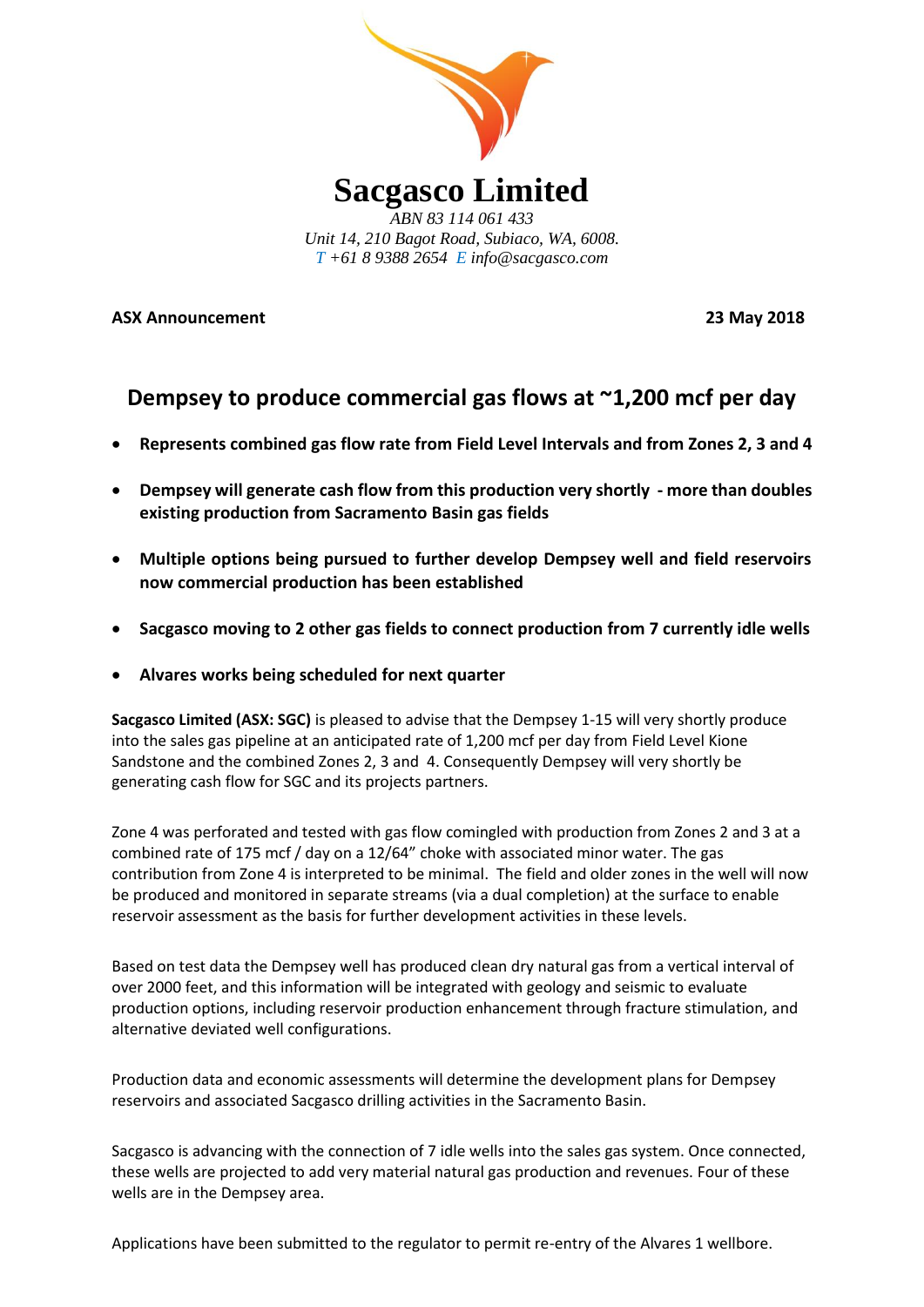The plan is to assess the integrity of the well bore as the basis for a decision to either log through casing and perforate zones of interest for natural gas production or alternatively drill a sidetrack to enable gas-filled reservoir assessment in a newly drilled interval of reservoirs. Commencement of these activities are planned for next quarter.

**Sacgasco's Managing Director Gary Jeffery commented:** "This is a pleasing outcome for Sacgasco as the drilling and testing of Dempsey has proved up a number of gas saturated zones below field production levels. The Dempsey well will very shortly be generating cash flow when it is flowing into the natural gas sales pipeline using the adjacent metering station.

"Now that production has been established at Dempsey, it is anticipated that other intervals will be perforated at a future time. Multiple options for further testing and evaluation of other intervals in the Dempsey well bore are being reviewed and this could include fracture stimulation of the older zones, parts of which were tested.

"The commercial flow rate from the Dempsey well is very rewarding. The Dempsey 1-15 well has a large column of gas saturated rocks and we aim to further develop the well and the surrounding gas reservoirs which will be assessed while Dempsey delivers valuable cash flow.

"Dempsey has taught us a great deal about the potential of our gas fields in the Northern Sacramento Basin and we are now armed with some very encouraging geology and data from the well.

"Our growing cash flow from our 28-well portfolio underpins a more active work-over program, and we also expect to generate additional financial flexibility from increased production to pursue interesting new natural gas targets at multiple levels in the Sacramento Basin. Enhancing production from our existing portfolio and our flexible gas production infrastructure is a priority."

## **Immediate works program**

Ongoing: Production optimisation, and production renewal through workovers of Sacgasco operated wellbores in six gas fields.

Next 4 to 6 weeks: Connection and return to production of currently idle, but available, well bores in the Dempsey area and further south.

Next Quarter: Alvares re-entry and assessment.

Next Half: Infill appraisal and development drilling opportunity(ies) to increase gas production.

## **Working Interests (WI) in the Dempsey Gas Project:**

| Sacgasco Limited (ASX: SGC) (Operator)   | .50%            |
|------------------------------------------|-----------------|
| Empyrean Energy PLC (LON: EME)           | 30 <sup>%</sup> |
| Pancontinental Oil and Gas NL (ASX: PCL) | 10%             |
| Xstate Resources Limited (ASX: XST)      | 10%             |

## **For and on behalf of the Board of Sacgasco Limited**

| <b>Gary Jeffery</b>      | <b>Ben Jarvis</b>                     |
|--------------------------|---------------------------------------|
| <b>Managing Director</b> | <b>Six Degrees Investor Relations</b> |
| +61 8 9388 2654          | +61 (0) 413 150 448                   |